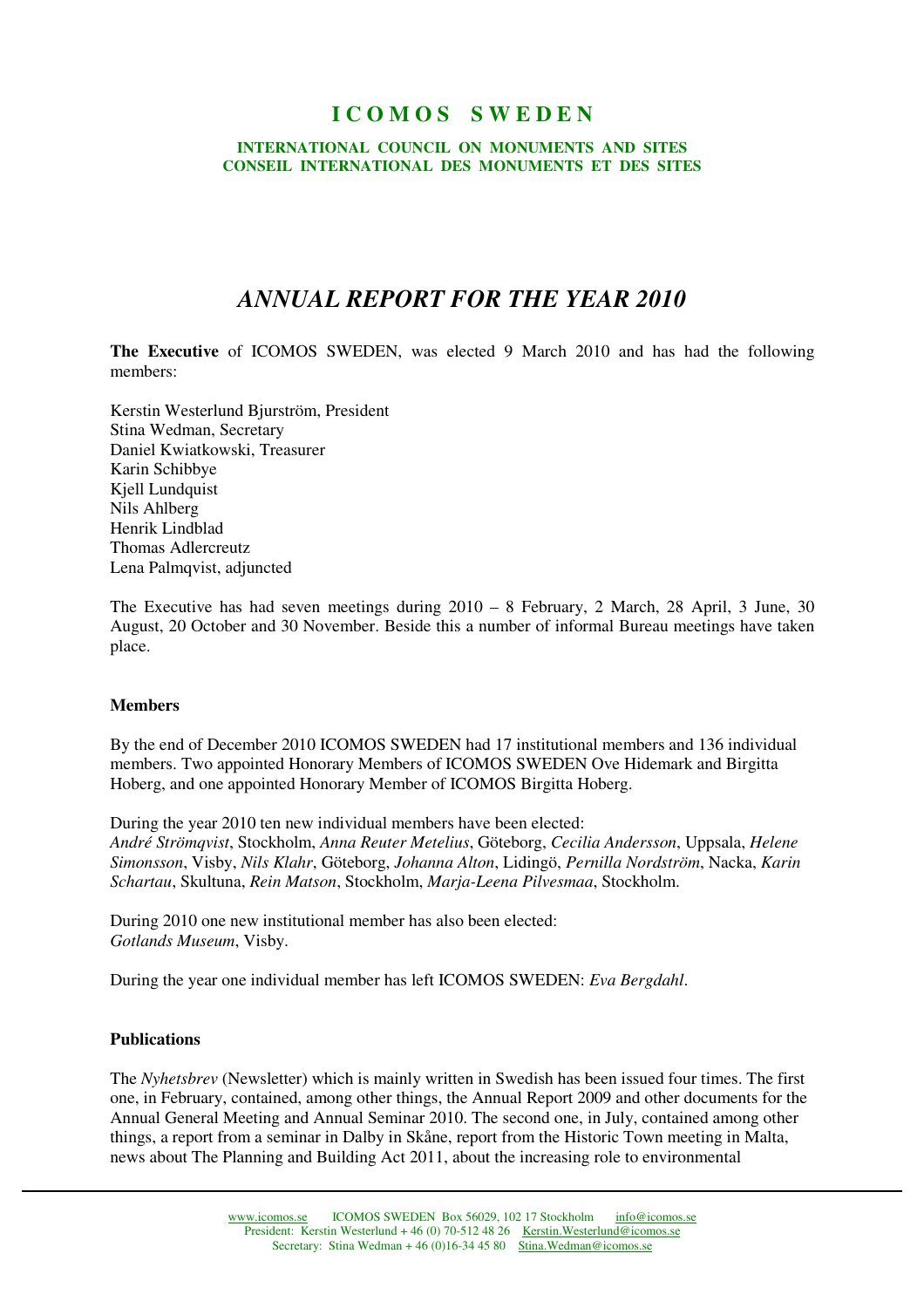organizations and its impact on Cultural Heritage, information about the World Heritage working process. The following number, in October, included among other articles a report from a workshop in Cordoba about the landscape as infrastructure, the Park as Cultural Heritage and an interview with J. Jokilehto. There was also a report from the CIAV meeting and seminar, (International Committee of Vernacular Architecture) in Finnskogen in Norway and Sweden, in May/June 2010. The fourth and last Newsletter, in December, was about the Swedish ratification of the European Landscape Convention, a report from a Nordic World Heritage Conference in Visby, an article about how huge cities, without loss of character, have a resource for future and also a report from the World Exhibition in Shanghai 2010.

# **Events**

The Annual Seminar and the Annual General Meeting took place on the 9 of March 2010. The theme for the seminar was "*Illegal handel med kulturföremål – ett internationellt problem*" (Illegal trade in cultural goods – an international problem). The meeting was attended by 25 people from different professions engaged in monuments and sites. Lecturers were Swedish Thomas Adlercreutz and Anna-Gretha Eriksson, experts involved in monuments and sites. Kerstin Westerlund opened the meeting.

The international seminar *"Sustainable Management and Preservation of Stone in Masonry Buildings"* arranged by the Swedish Stone group in collaboration with National Heritage board, National Property Board. Swedish Stone association. Lecturers were Jan Rosvall, Andreas Heymowski and stone specialists from different countries

On the International Day of Monuments and Sites the 18 April, ICOMOS SWEDEN didn't arrange any activity.

The seminar "*Stockholm Identity*" about the development of Stockholm took place on 4 May. The seminar was arranged in collaboration between ICOMOS SWEDEN, Europa Nostra, The Association S:t Erik (Samfundet S:t Erik), Swedish Association of Architects (Sveriges Arkitekter) and Museum of Architecture (Arkitekturmuseet).

A discussion seminar to start ICOMOS SWEDENs strategy work was arranged in Stockholm on the 21 October to discuss "*Culture Heritage as a resource for development*" (Kulturarvet som resurs i samhällsutvecklingen). About 15 people attended the seminar. Lecturers was Kerstin Westerlund, Katri Lisitzin, Jan Michael Bexhed, Thomas Adlercreutz, Karin Schibbye

# **Other activities and work on Swedish level**

Letters in short to the authorities:

– Bypass Stockholm and the World Heritage "The Royal Domain of Drottningholm". Two letters have been sent to the Ministry of Culture and Ministry of the Environment about the central road authorities planning of the motorway that will pass and disturb the world heritage. Contact has been taken with UNESCO and different stakeholders in the case.

### Letters and major comments:

Major comments haven been sent by Kerstin Westerlund (on behalf of ICOMOS Sweden) and Nils Ahlberg (as Vice President of CIVVIH) on:

- the proposed *UNESCO Recommendation on the Historic Urban Landscape*
- several drafts of *The Valletta Principles for the Safeguarding and Management of Historic Cities, Towns and Urban Areas.*
- Comments by Jan af Gejerstam about the ICOMOS-TICCIH document *Principles for the Conservation of Industrial Heritage Sites*.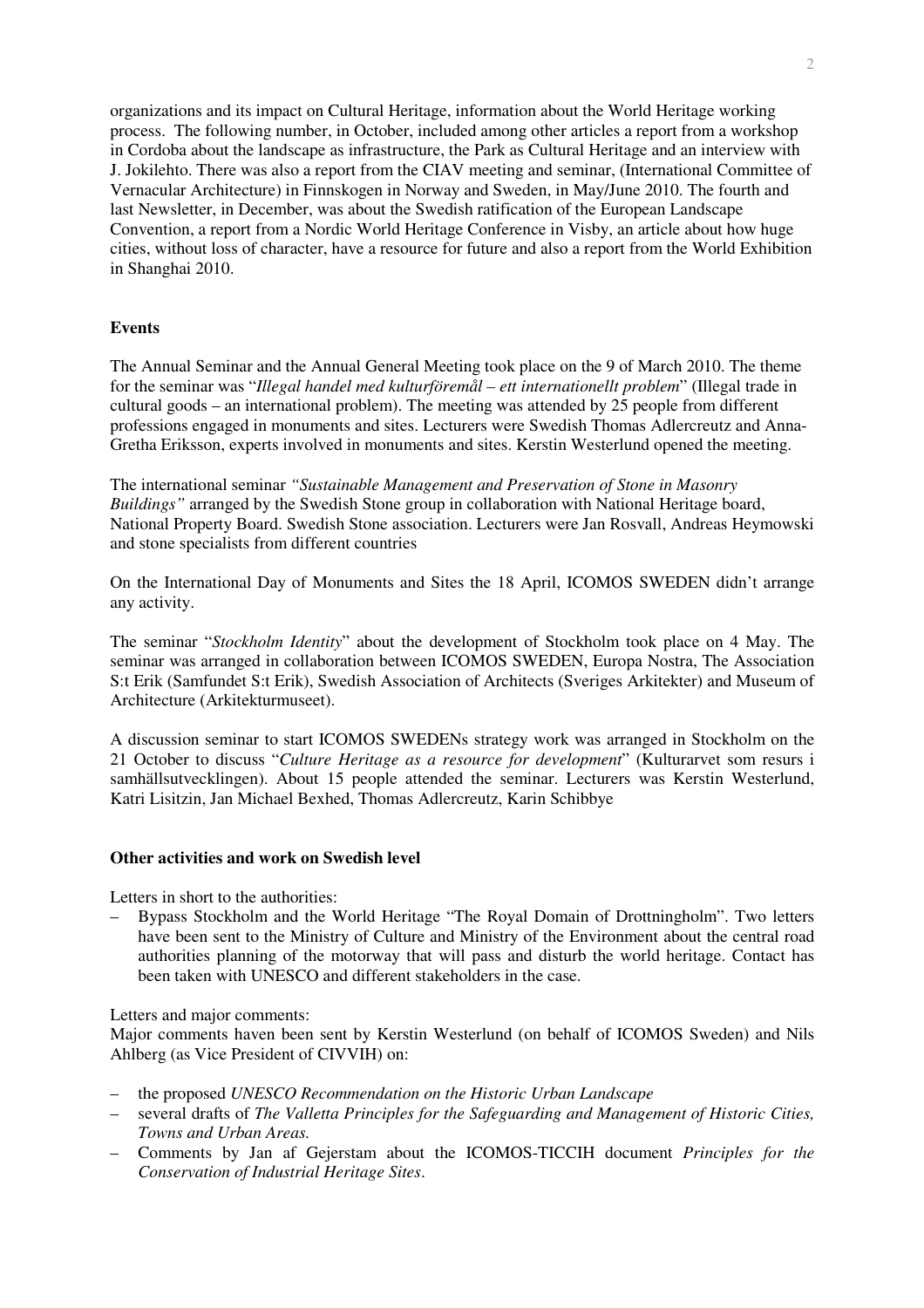An information document in Swedish has been produced about *The World Heritage Process* for the members.

By Britt Whist, Swedish representative in 20th Century Architecture Committee ICOMOS SWEDEN took part in the development of the *"Heritage Alert*" system with the experience from the Stockholm City Library as model.

ICOMOS SWEDEN try to start a broad strategy discussion about how to work to avoid bad treatment also for less well known buildings than the library, assemblies of buildings and towns in the future. Basic is to find a strategy for:

- raised appreciation of Heritage
- raised ability in the heritage sector as driving force and respected partner

ICOMOS SWEDEN create contact with the Swedish representatives in the international Committees by special meetings to improve cooperation and result

- 23 March meeting with the Swedish representatives in the international Committees arranged by Lena Palmqvist at Nordiska Museet
- 6 October meeting with the Swedish representatives in the international Committees arranged by Lena Palmqvist at the World Heritage "The Woodland Cemetery".

# **On the Nordic and Baltic level**

- There was one Nordic-Baltic ICOMOS meeting 2010. It was held in Tallinn 20–21 February. Kerstin Westerlund and Nils Ahlberg participated.
- A common Nordic-Estonian letter to respective countries Government about future nominations to World Heritage list. There was a proposal at the meeting in Tallinn to collaborate in the process of nominating candidates to the list, to select objects looking all over the region.

### **On the international level**

- ICOMOS SWEDEN has for this period had liaison officers to 17 International Committees.
- 31 May 4 June 2010 the National CIAV Committees of Norway, Sweden and Finland invited the CIAV members (International Committee of Vernacular Architecture) to the annual meeting and seminar in Kongsvinger, Finnskogen on the Norvegian and Swedish side of the border. The theme was "Vernacular Crossing Borders". 18 papers were presented from members representing 10 countries. The conference had 52 participants from 15 countries.The Post Congress Tour, June 4 – June 7, started in Röros, Norway and went further to farms in Hälsingland, Sweden and ended up in Stockholm.
- 9-11 June ICOMOS EUROPE meeting in Arles, France on historic urban landscapes, heritage conservation, valorization and regulations. Kerstin Westerlund and Stina Wedman participated. Kerstin Westerlund contributed with speech and paper about "threats to Historic Cities -Measures to take".
- 29 September-1 October 2010, Kerstin Westerlund represented ICOMOS International in the Nordic World Heritage meeting in Visby, Gotland, Sweden with a speech about "ICOMOS A Worldwide Organisation – for protection of beloved monuments and sites".
- 27 October 30 October 2010 Advisory Committee in Dublin, Ireland. ICOMOS Scientific Council and ICOMOS Scientific Symposium "Changing world, changing views of Heritage and the Impact of Global Change on Cultural heritage. Kerstin Westerlund and Stina Wedman participated.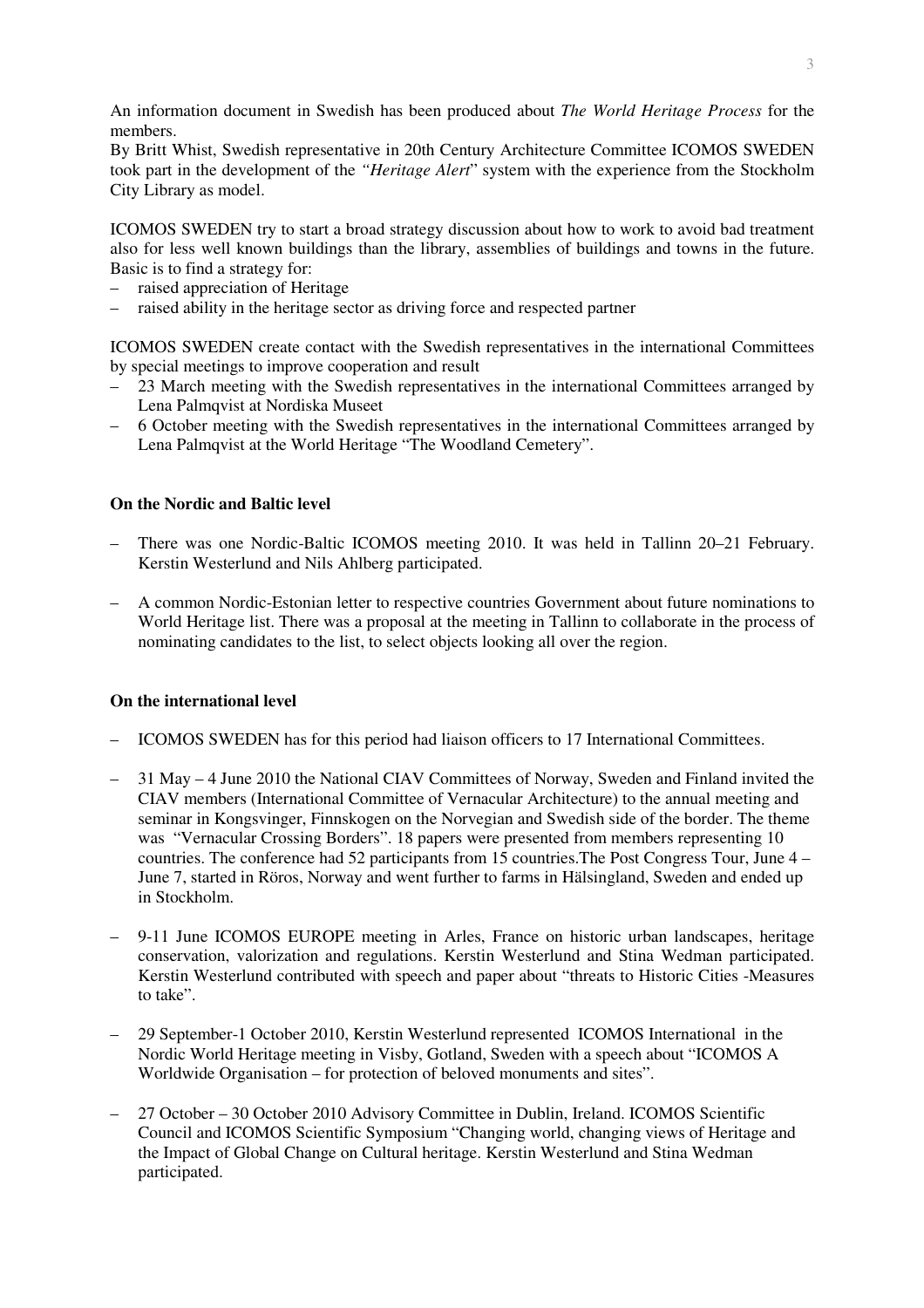ICOMOS SWEDEN is cooperating with *the Swedish Foundation for Cultural Heritage without Borders* (Kulturarv utan Gränser) in its work in Bosnia-Herzegovina and other parts of the world. ICOMOS SWEDEN is a founding member of the Foundation and appoints two members on the executive board, Malin Myrin (from May 2008) and Hanna Gårdstedt (from September 2009). In addition, Karin Schibbye has been a member of the executive, but representing the Swedish National Heritage Board.

## **Representation and participation, various commissions concerning ICOMOS and the main tasks of ICOMOS 2010**

7–10 April, Nils Ahlberg participated in the Annual Meeting of ICOMOS International Scientific Committee on Historic Towns and Villages in Valletta, Malta.

6–7 May 2010, Kjell Lundquist and Nils Ahlberg lectured at the seminar "The Park as Heritage. Management and historical knowledge"at Grönsöö and Uppsala.

31 May – 4 June 2010, a CIAV seminar on "Vernacular Crossing Borders" was arranged in Finnskogen in Norway and Sweden. The Scandinavian representatives in the CIAV Committee, from Norway, Finland and Sweden arranged the annual meeting and seminar, from Sweden Lena Palmqvist.

9–11 June 2010, Kerstin Westerlund and Stina Wedman participated in the European meeting in Arles, France.

13–16 September 2010, Thomas Adlercreutz participated in ICLAFI meeting in Jabłonna, Poland.

22–24 September 2010, Kerstin Westerlund took as honorary member part in the ICOMOS ISCEC Committee on Economics of Conservation meeting and open seminar in Halmstad, Sweden. Initiator of the meeting was Christer Gustafsson, secretary and vice president of ISCEC, also Swedish representaive. Theme of the seminar was "Culture-led Regional Development".

29 September-1 October 2010, Kerstin Westerlund participated in the Nordic World Heritage meeting in Visby, Gotland, Sweden. The theme of the meeting was "World Heritage a Global Responsibility in our Hands".

27–30 October 2010, Kerstin Westerlund and Stina Wedman participated in the Advisory Committee meeting in Dublin, Ireland.

26 October 2010, Britt Wisth participated in the meeting of  $20<sup>th</sup>$  Century Heritage in Dublin, Ireland.

1 December, Thomas Adlercreutz, Nils Ahlberg, Anna Hegethorn, Gert Magnusson, Martin Paju and Kerstin Westerlund took part in a seminar on UNESCOs cultural conventions, organized by the Swedish National Commission for UNESCO.

# **Elected officers and representatives 2009 - 2011**

*Auditors*: Börje Olsson and Lars Cnattingius.

*Nominations Committee*: Anna-Gretha Eriksson (chairperson), Erik Orviste and Torbjörn Suneson

Thomas Adlercreutz, liaison officer for *ICOMOS International Committee on Legal, Administrative and Financial Issues*.

Nils Ahlberg, liaison officer for *ICOMOS International Committee on Historic Towns and Villages*, of which he is also Vice President.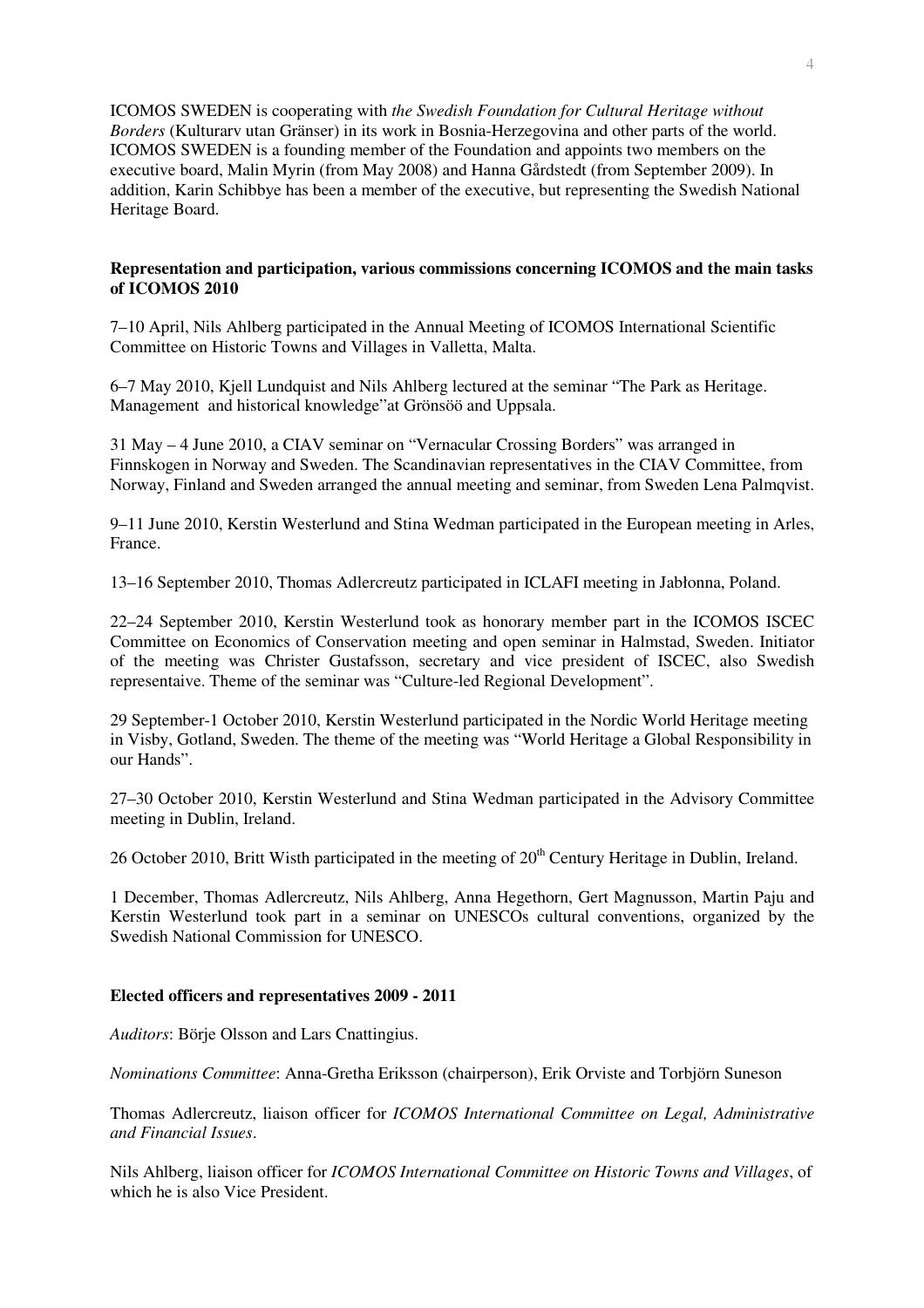Ulf Bertilsson, liaison officer for *ICOMOS International Committee on Rock Art*.

Anna Henningsson*,* liaison officer for *ICOMOS International Committee on Wall painting.* 

Anna Hegethorn, liaison officer for *ICOMOS International Committee on Cultural Tourism*.

Daniel Kwiatkowski, liaison officer for *ICOMOS International Committee on Stone*, and Chairperson of the Swedish working committee corresponding to this.

Lena Palmqvist, liaison officer for *ICOMOS International Committee on Vernacular Architecture* of which she is also Vice President. (Sammankallande för de svenska vetenskapliga kommittéerna)

Hans Sandström, liaison officer for *ICOMOS International Committee on Wood* and member of its Management Group, of which he is also Secretary General.

Pål Anders Stensson, liaison officer for *ICOMOS International Committee on the Analysis and Restoration of Structures of Architectural Heritage*.

Torbjörn Suneson, liaison officer for *ICOMOS International Committee on Historic Gardens – Cultural Landscapes*, and Chairperson of the Swedish working committee corresponding to this. He is also ICOMOS' representative in *the Grönsöö Historic Parks Project* at the Department of Urban and Rural Development Ultuna, SLU, Uppsala.

Christer Gustafsson, liaison officer for *ICOMOS International Committee on Economics of Conservation* and member of its Management Group, of which he is also Secretary General.

Ola Wetterberg, liaison officer for *ICOMOS International Committee on Training* and Chairperson of the Swedish working committee corresponding to this.

Håkan Jorikson, liaison officer for *ICOMOS International Committee on Polar Heritage*.

Ingela Andersson, liaison officer for *ICOMOS International Committee on Fortifications and Military Heritage.* 

Andreas Olsson, liaison officer for *ICOMOS International Committee on Underwater Cultural Heritage.* 

Gert Magnusson, liaison officer for *ICOMOS International Committee on Archaeological Heritage Management.* 

Britt Wisth, liaison officer for *ICOMOS International Committee on 20th Century Heritage.*

Kerstin Westerlund, liaison officer for *ICOMOS International Committee on Risk preparedness.*

Malin Myrin and Hanna Gårdstedt are representatives of ICOMOS SWEDEN on the Executive Board of *the Foundation for Cultural Heritage without Borders*.

ICOMOS SWEDENs representative in ISC20C, *International Scientific Committee on the 20th Century Heritage* and *the Swedish working committee on Stone* have left reports for 2010, see appendixes. The other Swedish working committees' activities are mentioned above.

Torshälla, March 15, 2011 Stina Wedman